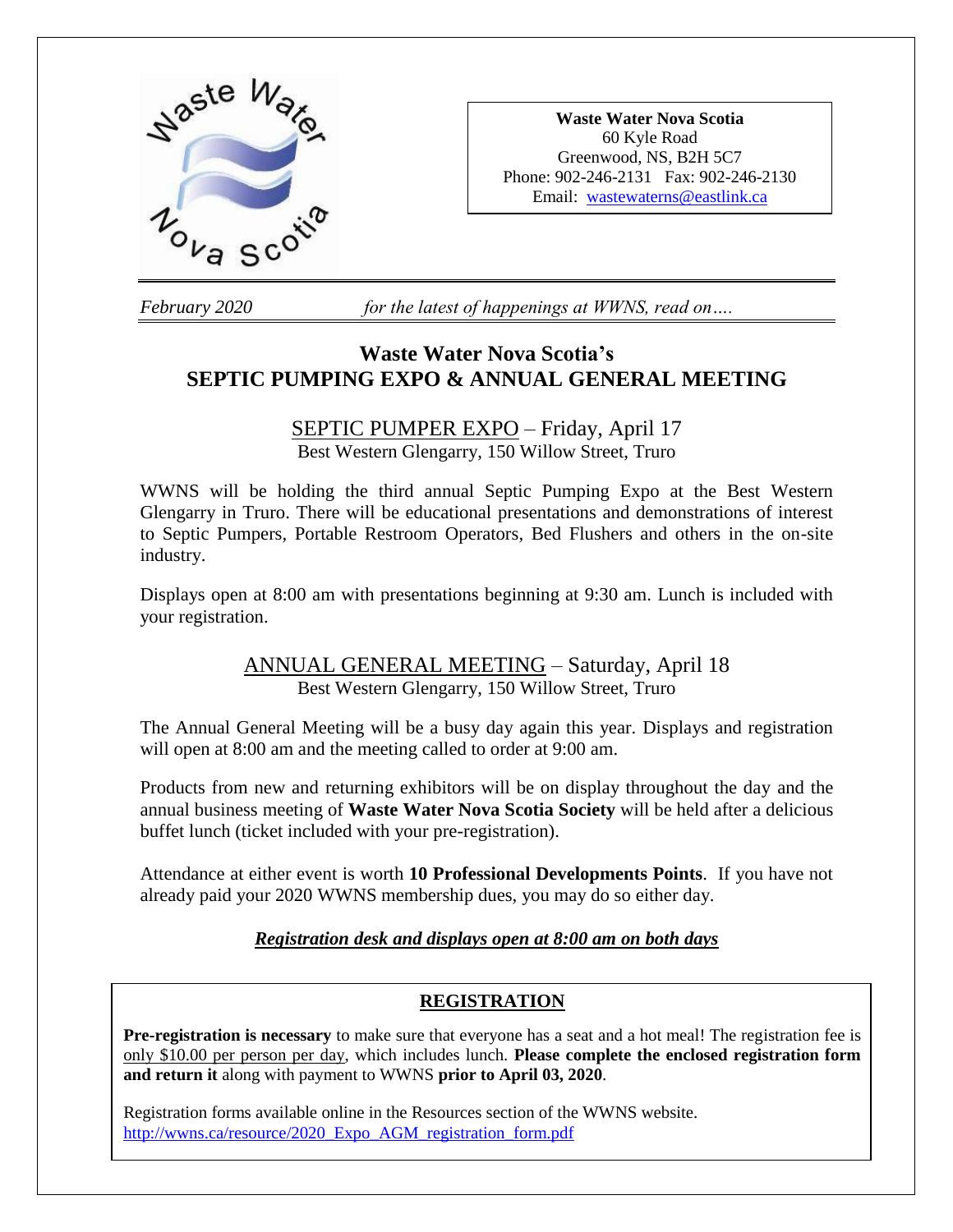#### **WINTER REGIONAL MEETINGS**

WWNS has already held 10 of 13 winter regional meetings across the province. The meetings are part of the continuing education program and worth 15 professional development points. The remaining meetings will be held in Amherst on February 26 and in Halifax on February 27  $\&$  28<sup>th</sup>. Spaces are still available for those wishing to attend.

#### **DEVELOPMENT OF CONTINUING EDUCATION**

A primary role of WWNS is to provide training to members in the on-site industry in Nova Scotia. The main forums for this training are the Annual and Regional meetings which is valuable time that you spend every year. In an effort to provide the best educational content possible at these meetings, WWNS is looking for any topics, ideas or proposals from individuals/organizations interested in developing relevant material for the continuing education program.

If you have an ideas for training or topics that you would like more information on, please contact the office of WWNS or your local Board member. Financial compensation is available!

#### **EXPO & AGM SPONSORS / EXHIBITORS**

- **\* A A Munroe Insurance**  Derek Flight, Mike Fralick
- **\* Arthur J Gallagher Canada Ltd** Tom Baker
- **\* Bayview Trucks and Equipment Ltd**  Earl Morgan
- **\* Brookfield Concrete Products**  E Morgan, D Kolstee, L Muise, C Caddell
- \* **Central Equipment Inc** Ron Kennedy, Larry Mailman, Keith Driscoll
- **\* EMS Water Systems** –Brad Vincent, Alberto Serracin-Pitti
- **\* Enviro-Step Technologies –** Dominic Mercier, David Roy
- **\* Infiltrator Water Technologies** Don Krauss
- **\* Liberty Pumps**  Kevin Wynn, Nico Nirschl
- **\* Maritime Hose Specialties** Jeff Harnish
- **\* McLennan Sales –** Shawn Weagle, Simon Pearn, Lorne DeCoste
- \* **PolyJohn Canada Inc –** Paul Nadia, Jake Groen
- **\* Roth North America**  David Hull, Gary Sharpe, Blair Murphy
- **\* Shaw Precast Solutions -** Alden Faulkner, Ryan Brookman
- **\* Trident Pump & Filtration –** Joe Chabassol, Andrew Crawshaw, Kyle Crawshaw
- **\* T G Mac Sales Ltd** Tony MacDonald
- \* **Tuff Tite Inc** Harry Plander
- \* **Urquhart-MacDonald & Associates** Jake Urquhart, Stuart Urquhart, Barry Marr
- **\* Waterloo Biofilter Systems Inc** Matt Collins, Andy McKinlay

#### **FRIEND OF THE INDUSTRY AWARD**

For the past number of years, the members of WWNS have recognized one of their peers with the Friend of the Industry Award. The award is presented to a deserving individual who has contributed to the Industry by his/her professional conduct and/or work ethic. If you would like to nominate someone for this award, please forward his/her name and a brief write-up as to why you think he/she should be considered to WWNS.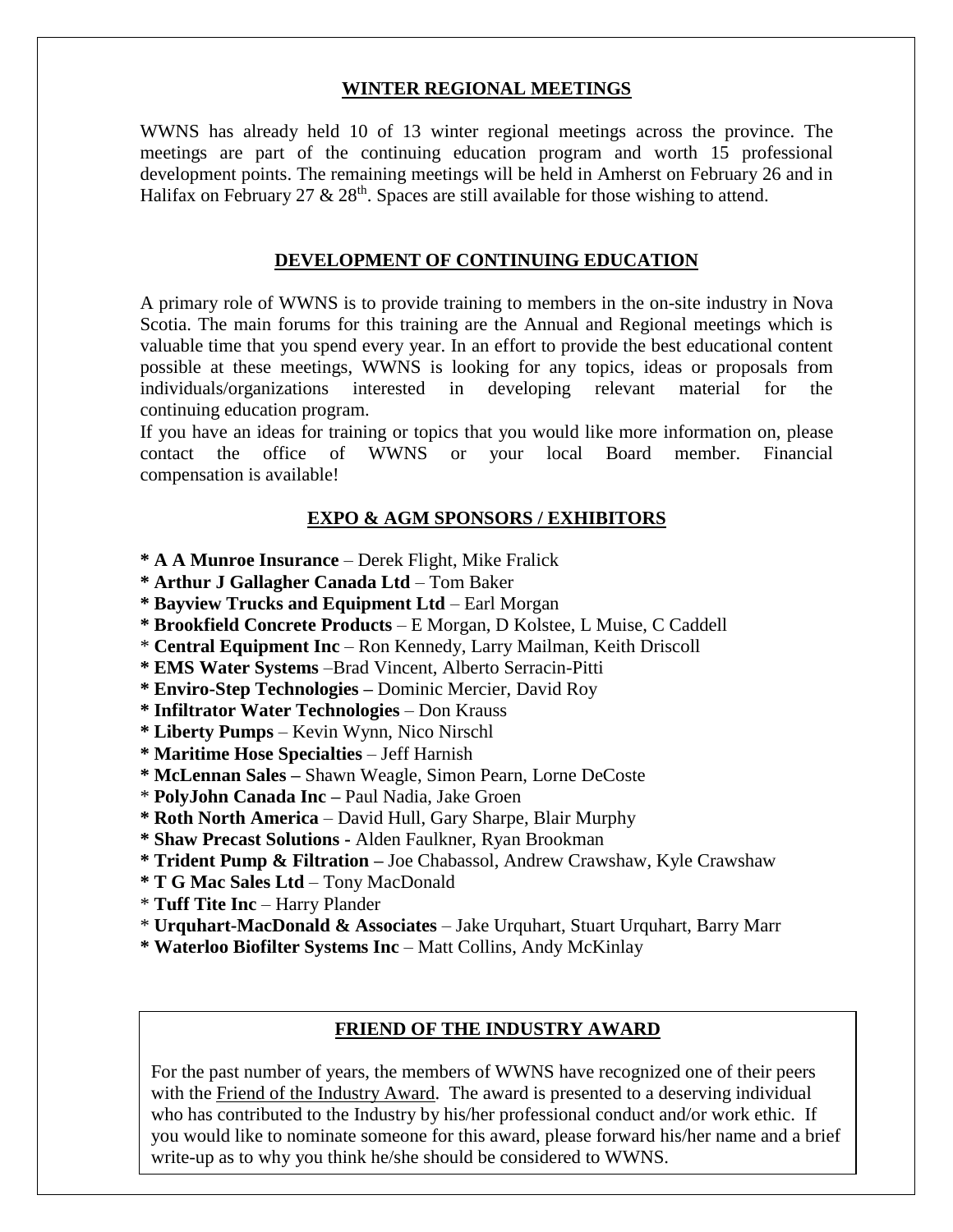## **AUXILARY PARKING**

Due to the large attendance at the Annual General Meeting, parking spaces fill up early around the Best Western Glengarry. To help with the congestion, there will be off-site parking nearby (5 minutes) at Cinaplex / Studio 7 in the Power Center located at exit 13A off Highway 102 (see map). A shuttle will provide transportation between the parking area and the Best Western Glengarry **(Saturday, April 18 only)**.

The shuttle (G&D Taxi) will run all day, leaving the Power Centre at 7:45 am, 8:15am, 8:45am, 9:15am, 9:45am and 10:15am. After the 10:15 run, the shuttle will remain at the Best Western Glengarry and be available for those who want to return to their vehicles. There will be no charge for the shuttle.



#### **SPRING IDEAL HOME SHOW**

As part of our continuing public education, Waste Water Nova Scotia will once again have a booth at the Ideal Home Show, March 27 to March 29 at Exhibition Park, in Halifax. **This is a great opportunity to meet home owners and discuss the importance of a properly installed and maintained on-site sewage system.** If you are interested in staffing the booth and helping to educate the public, please contact the WWNS office.

## **INSTALLER & QUALIFIED PERSON TRAINING**

Installer and Qualified Person training courses are held periodically as demand warrants. Persons interested in either course should contact the office of WWNS to be added to the waiting list.

There are currently plans for an Installer training course to be held June 01, 2020.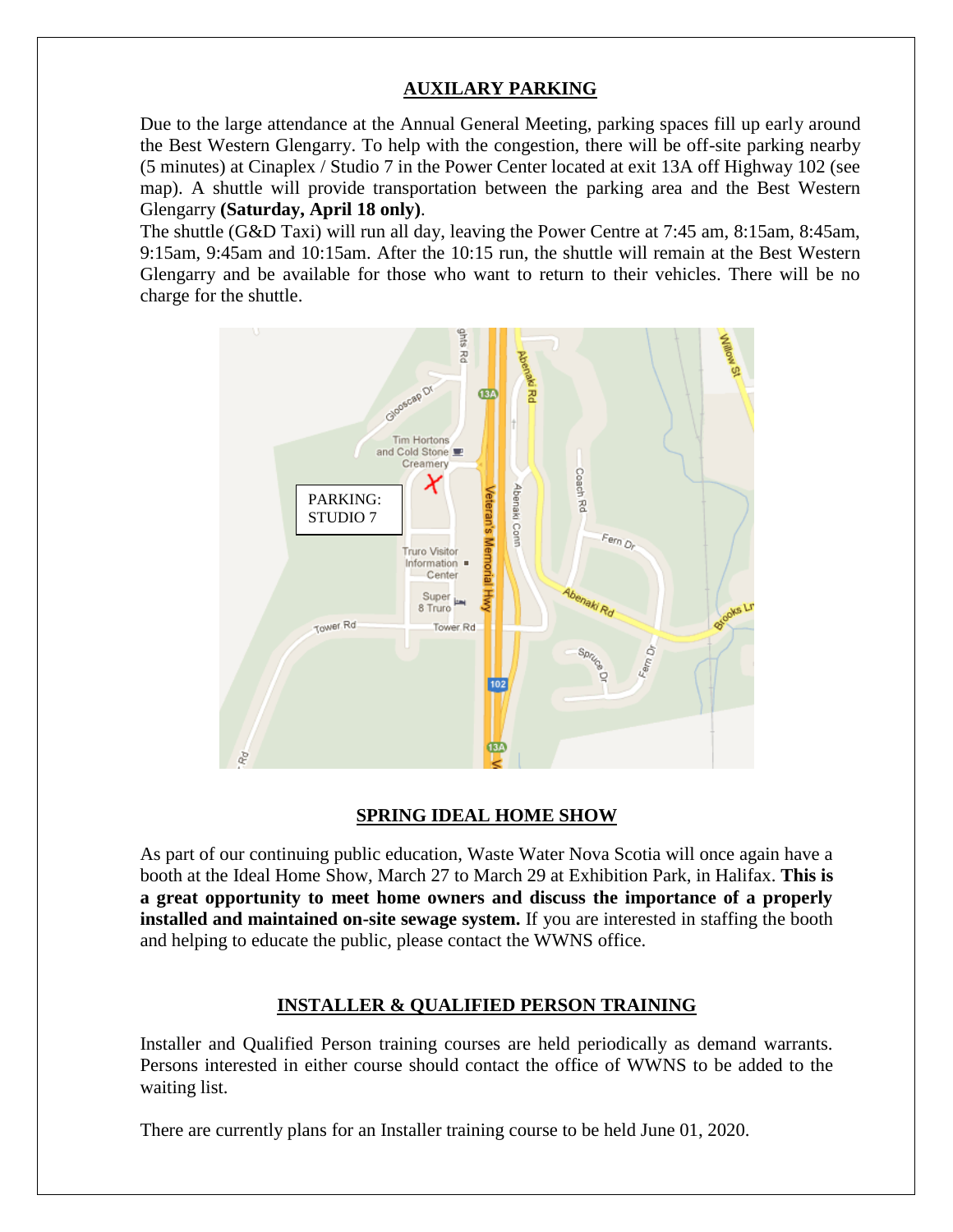### **BOARD OF DIRECTORS**

The Board of Directors for WWNS is a very dedicated group of people volunteering their time so that our province may be a more environmentally friendly area in regards to on-site services and to ensure our families continue to live, work and play in a clean environment.

Your current Waste Water Nova Scotia Society Board of Directors are:

**Eric Morse**, Chair, Kings, Annapolis **Emery Peters**, 1<sup>st</sup> Vice, Halifax, Hants **Arthur Backman**, Shelburne, Queens, Lunenburg **Tom Curry**, CB Island, Guysborough, Antigonish **Jonathan Lepper**, Cumberland, Colchester and Pictou **Steve Meuse**, Digby, Yarmouth **David Roy** Halifax, Hants

**Darrell MacKenzie and Mark Jodrey**, representing the Septic Tank Cleaners and Portable Restroom Operators for the province.

The contact information for Board members can be found in the "Contact Us" section of the WWNS website at<http://wwns.ca/contact.php> should you have any comments or issues.

Each year one third of the Board of Directors' seats are open for elections. This year the seats are 1. Emery Peters - Halifax, Hants; 2. Tom Curry - CB Island, Guysborough, Antigonish; 3. Mark Jodrey - Septic Tank Cleaners and Portable Restroom Operators.

## **WATERCOURSE ALTERATION CERTIFICATION TRAINING**

Maritime College of Forest Technology has announced additional workshops for Nova Scotia Watercourse Alteration Certification for Sizers and Installers. These sessions will be held in Truro at the Best Western Glengarry Hotel.

The Sizers training will take place from March  $16<sup>th</sup>$  to  $18<sup>th</sup>$ , 2020. Class will begin at 8:30 am on March 16th and end at noon on March  $18<sup>th</sup>$ . Course info is available at: **[https://mcft.ca/attachments/NSWAC\\_Sizers-TR\(Mar2020\).pdf](https://mcft.ca/attachments/NSWAC_Sizers-TR(Mar2020).pdf)**

The Installers training will take place from March  $18<sup>th</sup>$  to  $20<sup>th</sup>$ , 2020. Class will begin at 1:00 pm on March 18<sup>th</sup> and end at noon on March 20<sup>th</sup>. Course info is available at: **[https://mcft.ca/attachments/NSWAC\\_Installers-TR\(Mar2020\).pdf](https://mcft.ca/attachments/NSWAC_Installers-TR(Mar2020).pdf)**

For more information or to register, contact **Todd MacPherson**, Supervisor of Continuing Education, Maritime College of Forest Technology at (office) 506 458 0649 (cell) 506 476 8294 or visit their website at [www.mcft.ca.](http://mcft.ca/en/continuing-education/upcoming-courses)